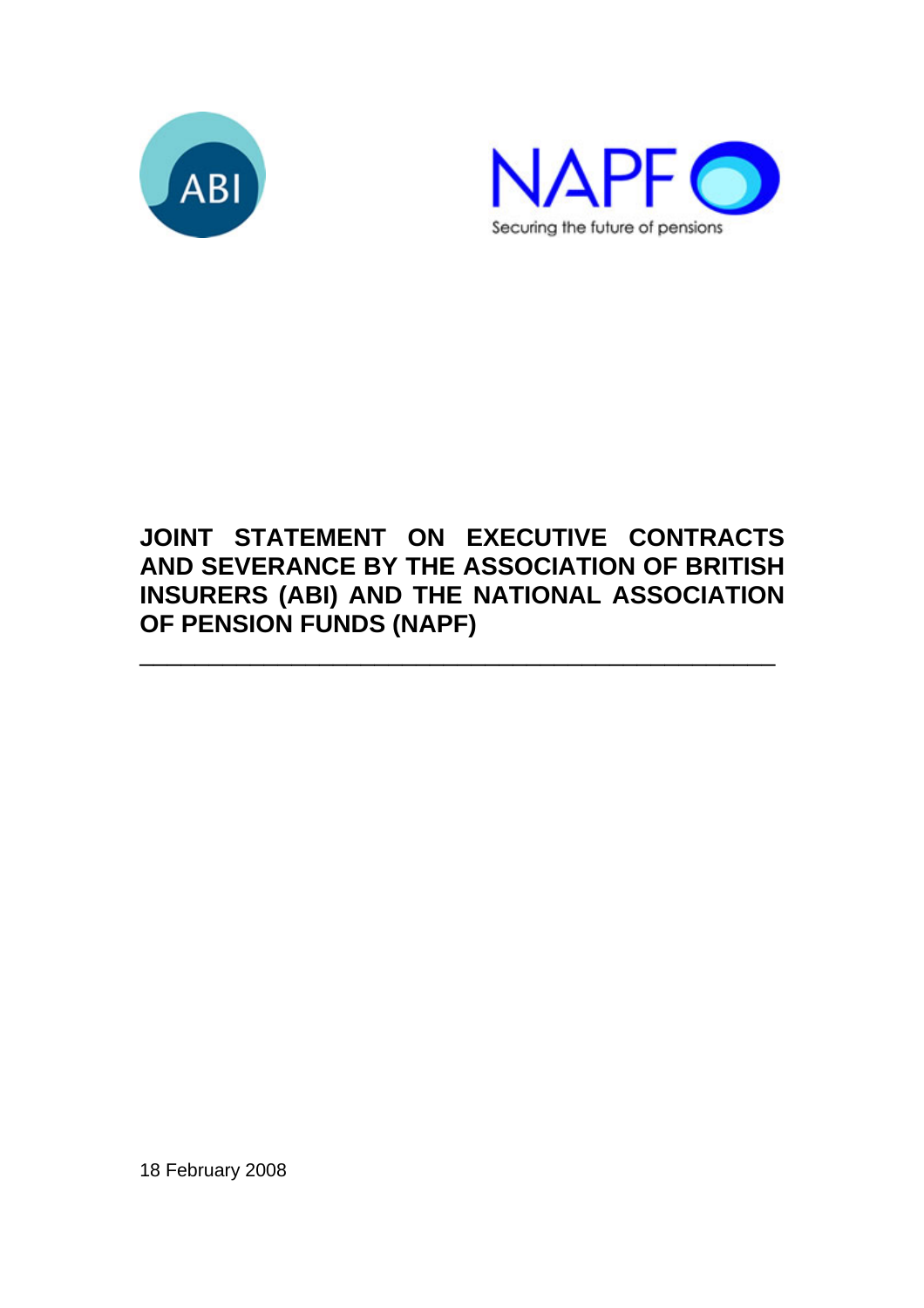# **1. Introduction**

- 1.1 Our two organisations, whose members are leading institutional investors in UK markets, are publishing an updated statement of best practice on contract and severance policy for directors.
- 1.2 This statement is aimed at assisting Boards and their Remuneration Committees with the design and application of contractual obligations for senior executives. Shareholders have an expectation that Boards will consider the risks of negotiating inappropriate executive contracts that can lead to situations where failure is rewarded.
- 1.3 Institutional shareholders believe executives of listed companies should be appropriately rewarded for the value they generate. However, they are also concerned to avoid situations where departing executives are rewarded for under-performance. For many years the ABI and NAPF have considered this to be a matter of good governance and it is clearly addressed in the FRC's Combined Code on Corporate Governance.

# **2. Principles**

- 2.1 The responsibility for setting directors' contracts lies primarily with the Remuneration Committee.
- 2.2 In line with the Combined Code, contracts should be set with reasonable notice periods.
- 2.3 Boards should ensure that executives show leadership by aligning their financial interests with those of the company.
- 2.4 The level of remuneration received by senior executives already factors in the risk associated with their role. Boards should ensure that contracts do not include any additional financial protection in the event of poor performance leading to termination.
- 2.5 The Remuneration Committee should carefully consider what commitments (including pension contributions and all other elements) their directors' terms of appointment would entail in the event of early termination.
- 2.6 Directors' contracts should ensure that severance payments arising from poor corporate performance should not extend beyond basic salary.
- 2.7 Companies should clearly disclose key elements of directors' contracts on their website and summarise them in the Remuneration Report.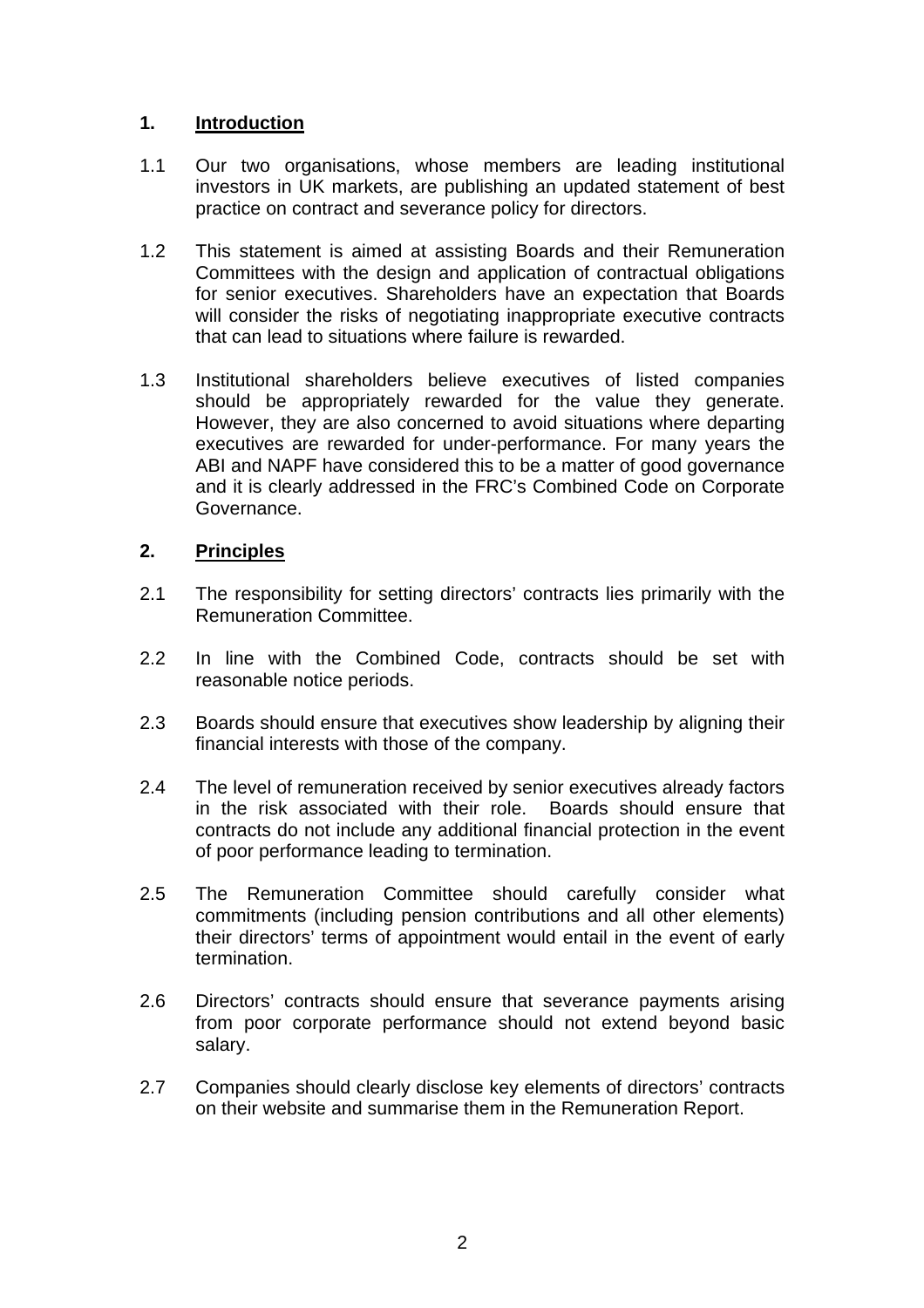2.8 Companies should fully disclose in their Remuneration Report the constituent parts of any severance payments and justify the total level and elements paid.

## **3. Guidance**

- 3.1 This Guidance is intended to emphasise certain aspects of the Combined Code and where appropriate provide guidance as to shareholders' expectations.
- 3.2 Contract policy including terminations and the approach to mitigation should be clearly explained in the Remuneration Report. Also, corporate objectives set for executives by the Board should be clear. The more transparent and understandable the objectives, the easier it is to determine how an executive has performed and therefore prevent payment for failure. Wherever possible, objectives against which performance will be measured should be made public.

## Contract Terms

- 3.3 Remuneration Committees should ensure that the policy and objectives on directors' contracts are clearly stated in the Remuneration Report. Shareholders will take account of contracts and the way they are implemented in considering their vote on the Remuneration Report and the re-election of members of the Remuneration Committee.
- 3.4 When contracts are being negotiated, boards should consider and avoid the reputational risk of being obliged to make large payments to executives who have failed to perform. Contracts should be reviewed periodically and Remuneration Committees should consider whether the contract provisions are in line with their policy and this Statement.

#### Notice Periods

- 3.5 The Combined Code states that under normal circumstances directors should be retained on contracts of one year or less. However we believe that a one-year notice period should not be seen as a floor, and we would strongly encourage boards to consider contracts with shorter notice periods. Compensation for risks run by senior executives is already implicit in the absolute level of remuneration, which mitigates the need for substantial contractual protection.
- 3.6 If it is necessary to offer executives longer notice periods, for example for incoming executives at companies in difficulties, we would expect the length of the contract to be justified. In that case the termination provisions attached should be fully disclosed and the length of the contract should reduce on a rolling basis in line with the recommendations contained in this Guidance.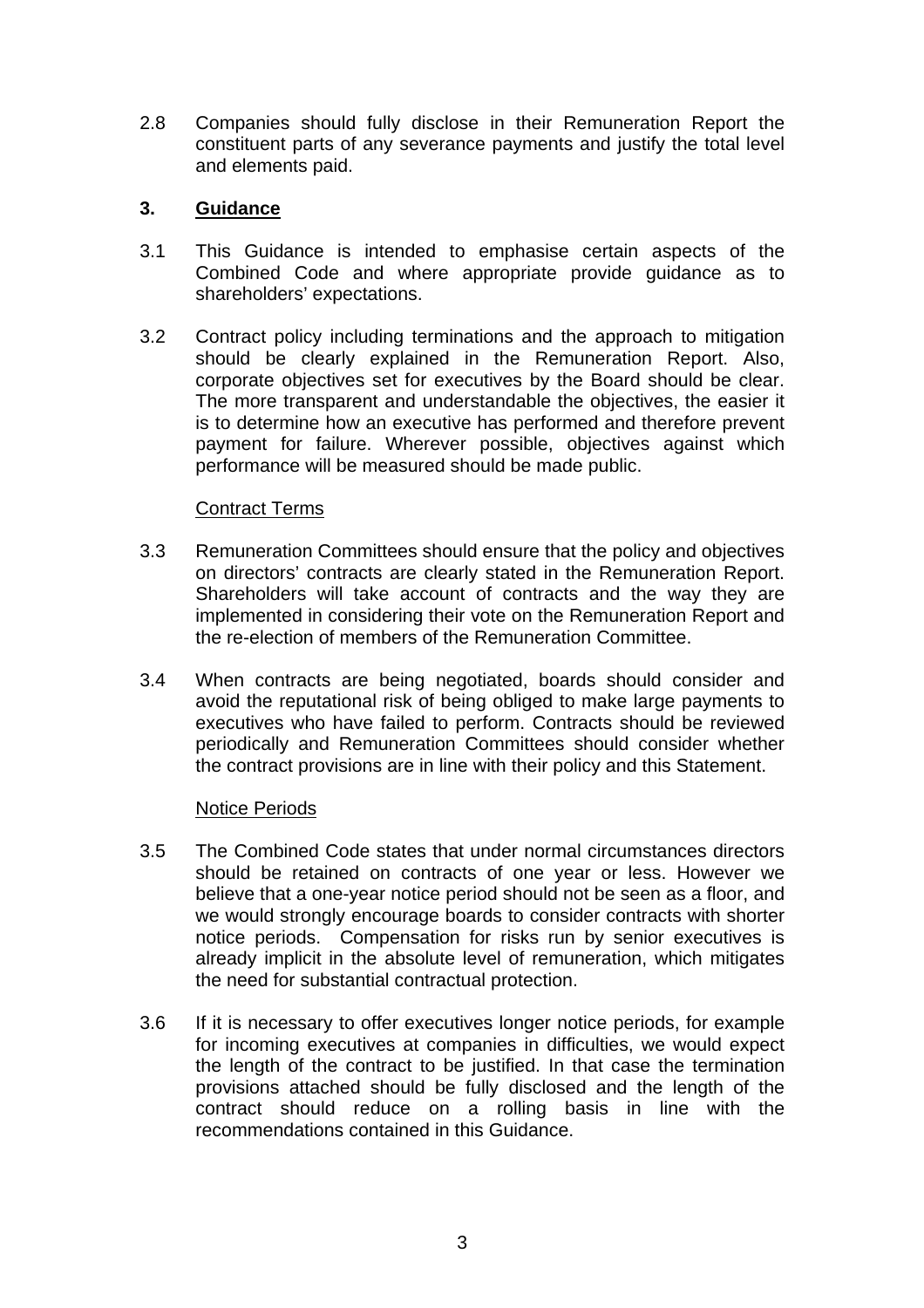#### Severance Payments

- 3.7 Remuneration Committees should have the leeway to design a policy appropriate to the needs and objectives of the company, but they must also have a clear understanding of their responsibility to negotiate suitable contracts and be able to justify severance payments to shareholders.
- 3.8 From the outset, Boards should establish a clear policy to ensure any non-contractual payments are linked to performance. No director should be entitled to discretionary payments in the event of termination of their contract arising from poor corporate performance. Remuneration Committees should consider retaining their discretion to reclaim bonuses if performance achievements are subsequently found to have been significantly mis-stated.
- 3.9 Contracts should not provide additional compensation for severance as a result of change of control.
- 3.10 Remuneration Committees should ensure that full benefit of mitigation is obtained. This includes the legal obligation on the part of the outgoing senior executive to mitigate the loss incurred through severance by seeking other employment and reducing the need for compensation. Phased payments are generally appropriate for fulfilling compensation on early termination. The ABI and NAPF are not supportive of the liquidated damages approach which involves agreement at the outset on the amount that will be paid in the event of severance.

#### Pensions

3.11 Pension entitlement or contributions on severance can represent a large element of cost to shareholders. Remuneration Committees should identify, review and disclose in the Remuneration Report any arrangements that guarantee pensions with limited or no abatement on severance or early retirement. These pension arrangements are no longer regarded as acceptable, except where they are generally available to all employees. Where opportunities arise, existing contracts should be amended. Such conditions should not be included in new contracts.

#### Inspection Arrangements

3.12 Directors' contracts and any side letters relating to severance terms and pension arrangements should be readily available for shareholder inspection.